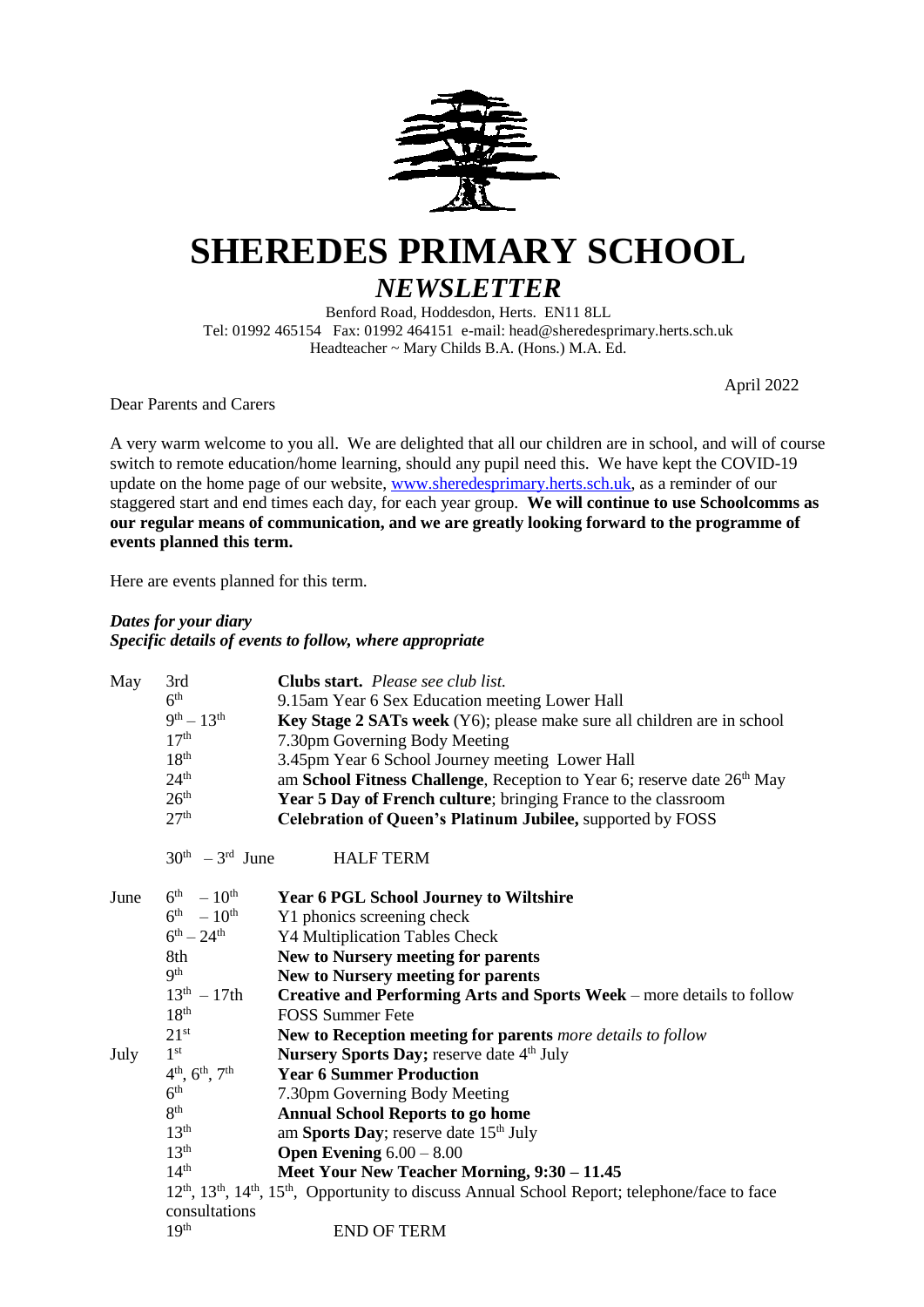### *Class Assemblies*

| Wednesday 18 <sup>th</sup> May  | Class AM        |       | 10:45am Lower Hall                             |
|---------------------------------|-----------------|-------|------------------------------------------------|
| Thursday 19 <sup>th</sup> May   | Class NL        |       | 1:10pm Upper Hall                              |
| Friday 20 <sup>th</sup> May     | Class EMa       |       | 10:35am Upper Hall                             |
| Wednesday 25 <sup>th</sup> May  | Class NK        |       | 10:45am Lower Hall                             |
| Thursday 26 <sup>th</sup> May   | Class RL        |       | 1:10pm Upper Hall                              |
| Friday 10 <sup>th</sup> June    | Class KW        |       | 10:35am Upper Hall                             |
|                                 | Class MA        | 12:00 | <b>Upper Hall</b>                              |
| Thursday $23rd$ June            | Class EJ        |       | 10:10am Upper Hall                             |
|                                 | Class AP        | 12:00 | <b>Upper Hall</b>                              |
| Wednesday 29 <sup>th</sup> June |                 |       | 2:45 pm Y6 School Journey Assembly, Upper Hall |
| Thursday 30 <sup>th</sup> June  | <b>Class NH</b> |       | 10:10am Upper Hall                             |
|                                 | Class CN        |       | 11:30am Upper Hall                             |
| Thursday 7 <sup>th</sup> July   | Class ACh       |       | 11:30am Upper Hall                             |

*Chidren's studies. Activities will be adapted for home learning.*

## *The Nursery*

Children will be studying the topics of **Growing**, and **Animals and Habitats**. Please see the overviews on the website, under Pupils, Classwork, Nursery. Our Nursery parents may also access the overviews available to open on Tapestry.

# *Classes CN, ACh*

Children will be studying the topics of **Growing** and **Animals and their habitats**. In science they will be finding out about the growth/lifecycle of plants and animals including how to care for them. Their studies will be supported by **a trip to Old MacDonald's Farm, on the 6th July**. They will be investigating the world in geography; describing the features they see and the locations of the different habitats available for plants /animals to live in. In history, children will be learning about the extinction of animals. In PSED, they will be exploring how to look after and care for our environment. They will also explore how to look after themselves; healthy eating and oral health. In English, children will be studying a wide range of books including **The Rhyming Rabbit by Julia Donaldson**, stories by **Eric Carle**, in particular, **The Tiny Seed** and a variety of traditional tales and non-fiction texts. In religious education, they will be exploring special books important to religions, in particular The Bible. In art, children will be studying the paintings of Van Gogh, particularly his depiction of sunflowers, and in design and technology they will be making 3D models using a variety of media. In computing, they will be developing their directional and keyboard skills using the 2Simple program and other programmable toys.

# *Classes NH, EJ*

In science children will be studying **plants**. Through this unit children learn about plants as living things which grow and change. They will become aware of similarities and differences in plants, as they learn the names and structures of a variety of plants. In history and geography children will be learning about the seaside. Their studies will include learning about the history of seaside holidays and learning about the geographical features of seaside locations. **A workshop focusing on experiences from seaside holidays of the past, on 12th July,** will help to enrich their studies. Their English studies will include the **poems of Michael Rosen**. In computing children will be using computer programmes for representing data and for data handling. They will also use data logging devices to explore environmental conditions, linking this with their science topic. In art children will be investigating sculpture. They will look at the work of **Henry Moore and Andy Goldsworthy** and make their own sculptures using a variety of materials. In design technology children will develop an understanding of simple mechanisms through designing and making moving pictures. In religious education they will learn how signs and symbols are used to represent our ideas and groups that we belong to, and the importance of the religious symbols. In music the children will be looking at how music and sound can communicate meaning and information through a topic that looks at everyday sounds, sounds from nature and instrumental pieces. The children will also learn to explore and identify pitch. In P.E.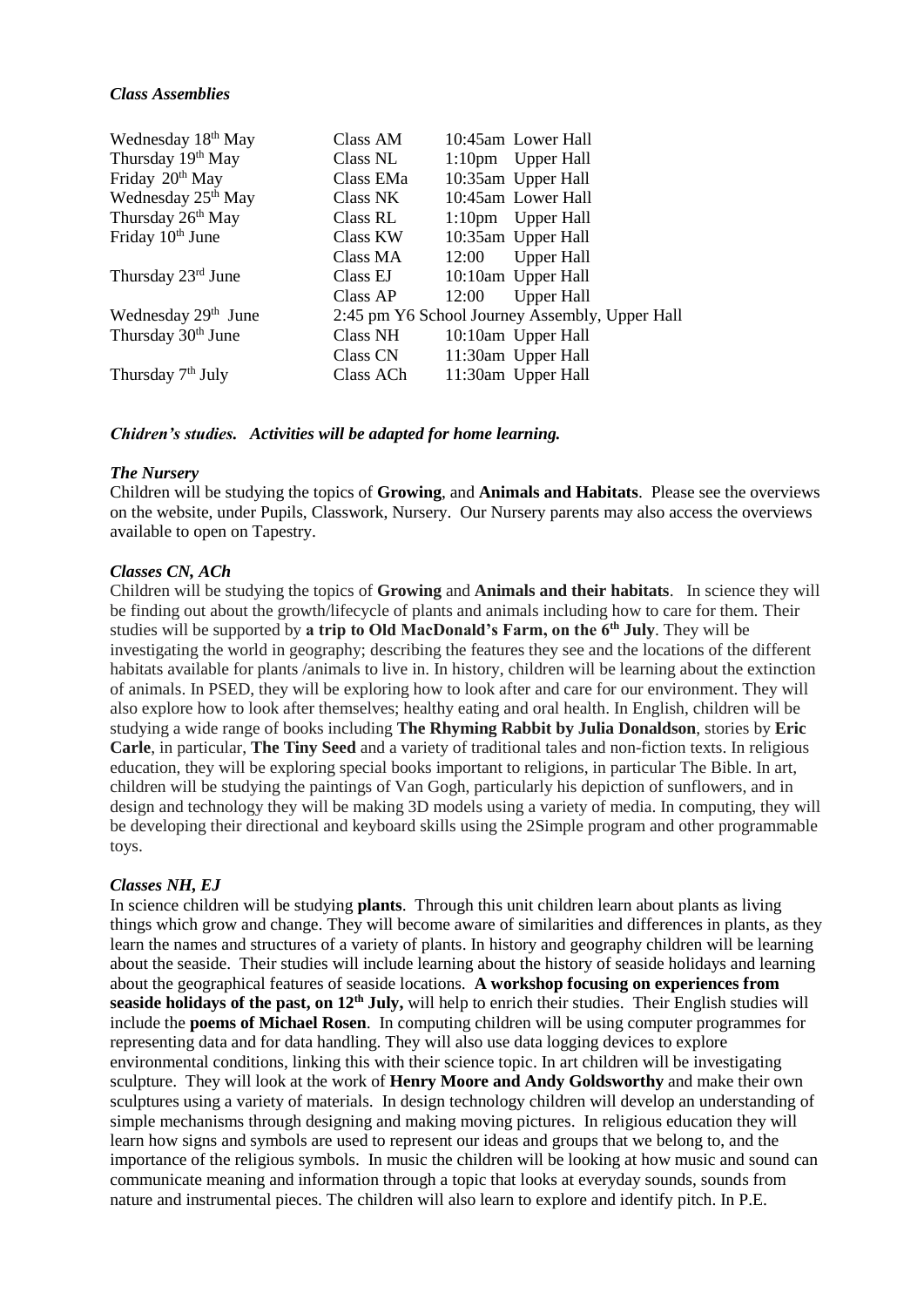children will be improving their coordination skills through playing different games and creating a dance with expressive movements.

In PSHE&C children will be learning about a variety of feelings, what bullying means, and changes over time.

#### *Classes MA, AP*

In science children will be exploring **living things and their habitats**. A **visit to Rye Meads Nature Reserve on 1st July,** will support their studies. In geography children will be locating and exploring the holiday destinations of Barnaby Bear; this will include localities in France, Netherlands, Norway, Australia and Brazil. In computing they will compare digital and non-digital sources of information to help their geographical research. The children's poetry studies will focus on the **poems of Pie Corbett**. In art they will develop their drawing, painting and sculpture work, based on their studies of patterns in buildings. Their work will include a study of the designer **Charles Rennie Mackintosh**. In design and technology children will be using textiles to make puppets. In religious education they will be exploring fundamental questions and the way different religions answer these. In music children will explore rhythm, pitch and dynamics, in the context of music around the world. In P.E. children will be improving their games skills, and creating a dance. In PSHE&C, children will be learning about changes as they grow up, from being a baby to Year 2, to the transition to Year 3. They will also learn about setting and achieving their goals.

#### *Classes NL, RL*

Year 3 English studies will focus on persuasive writing, in particular writing a persuasive book review as well as looking at the language used in dialogue and plays. Children will also be studying the poetry of **Michael Rosen**. In mathematics, the children will continue to develop their mental fluency linked with multiplication and division as well as develop their knowledge of time and money. In science, children will be exploring **plants, and light and shadows.** In history, children will be studying the Ancient Egyptian civilisation. **A workshop focusing on life in Ancient Egypt, on the 14th June, will enrich their studies.** In art, children will be investigating portraits, with links made to their studies of Ancient Egypt. Their computing work will focus on online safety and the effective use of the worldwide web. In P.E, children will be developing their skills in athletics, rounders and outdoor and adventurous activities. In music, children will continue to learn to play a stringed instrument and in design and technology they will be designing and making photograph frames. In PSHE&C, children will be developing their understanding of changes in themselves and all around them as well developing skills on how to manage their emotions. In RE they are continuing their study of Christianity and Sikhism.

#### *Classes NK, AM*

In science children will be studying the **plants and animals that live in two contrasting habitats** in our school grounds, the wood and pond, examining how they are suited to their environment. A trip to **Colchester Zoo on the 7th June** will support their studies. In geography they will compare our locality, Hoddesdon, with a distant economically developing locality, **Moshi in Tanzania**. In art children will be investigating **African pattern and fabric printing**, **including Adire Eleko.** Their design and technology focus will be on making money pouches, linking to their geographical topic*.* Children's English studies will include a focus on the **poetry of Charles Causley**. They will be continuing their study of Christianity and Islam in religious education. In computing children will be learning to create their own database to analyse scientific data. In music, children will continue their learning to play a stringed instrument and in P.E. they will be developing their skills in athletics, and outdoor and adventurous activities. In PSHE&C children will further their learning in how to establish, develop and sustain positive relationships with others, and deal with change.

#### *Classes KW, EMa*

In science, children will be studying **the life cycle of animals, including humans.** They will also study **the different habitats of animals.** In history children will be learning about the **Ancient Mesoamerican civilisation: the Mayans,** and in geography children will be studying **Mesoamerica**. Their English studies will include the Caribbean **poetry of John Agard, Grace Nichols, James Berry and Valerie Bloom.** Children will also be **introduced to Gilbert and Sullivan's opera 'The Pirates of Penzance'** which will act as an inspiration for their writing. In music, children will focus on vocal skills and singing in harmony. In computing children will be creating soundscapes with particular links